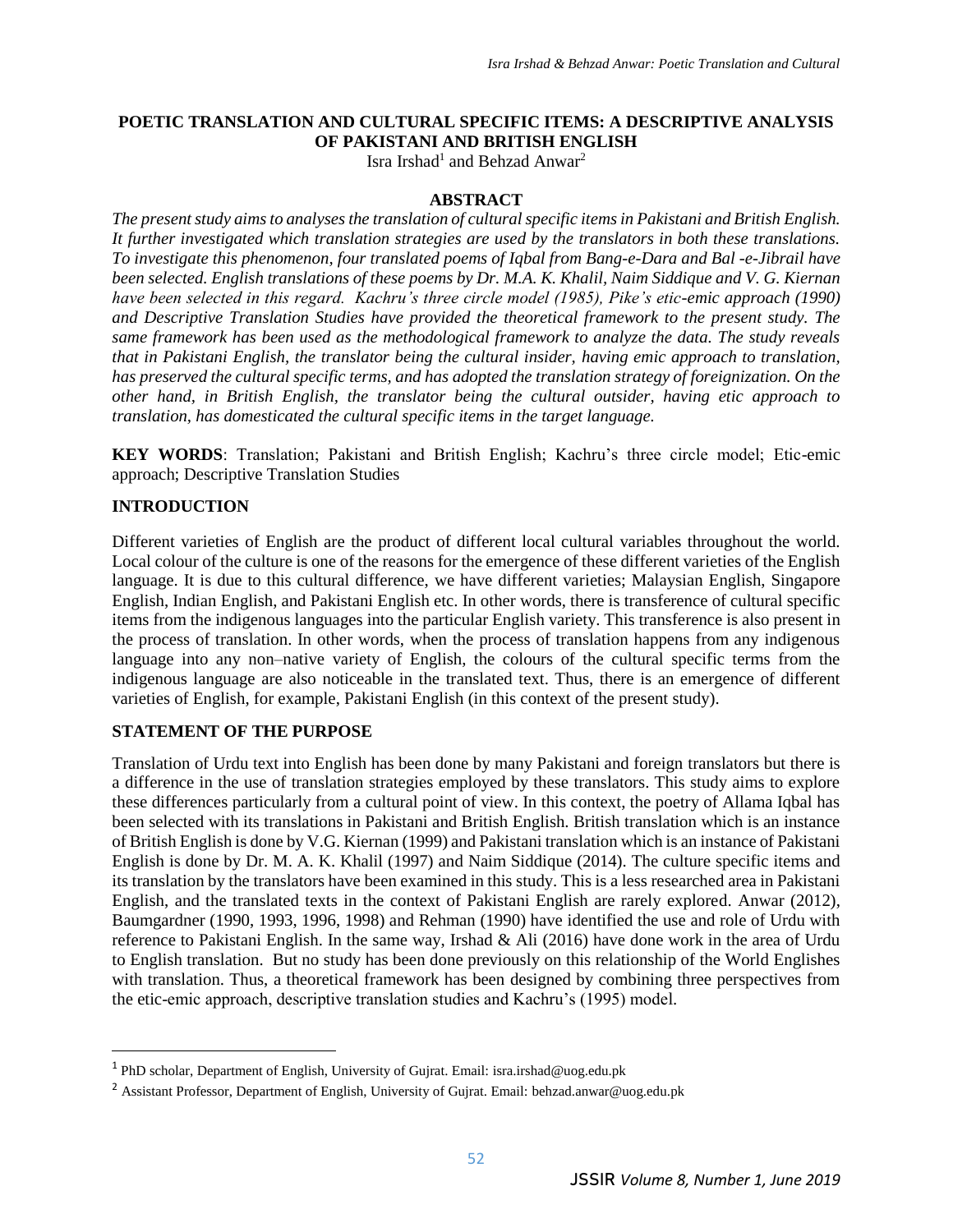## **THEORETICAL FRAMEWORK**

Various language varieties are the product of different cultural variables. The perspective is given by Kachru in 1985 in his three circle model of World Englishes. He has divided the model into three circles: Inner, Outer and Expanding circles. He explains how World Englishes spread across the world. He posits that the local varieties of English emerge due to the interaction with the local culture and linguistic context. It is due to this cultural difference, we have different varieties; American English, Indian English, Pakistani English and so on. It gives an idea how Pakistani English, in the particular context of this study, is different from British English. It is different from British English because it is a product of a particular culture. Every culture has its own cultural, social, religious and political climate which gives a particular colour to the language variety. It highlights the point that Pakistani English is different from British English because it consists of particular expressions from the local context. Thus, in Pakistani English we can find the words like *Jihad, Molvi, Jahgirdar, Jirga* etc. (Anwar, 2012; Baumgardner, 1993; Talaat, 2002). This involvement of culture makes the process of translation more complicated.

Translation is an essential process of translating the culture of the source language (SL) in the target language (TL) as highlighted by Bassnett (1991). It creates the problems regarding the transference of the intertextual meaning which is composed of a particular culture in the process of translation. Translator uses various translation strategies in this process of transference of the meaning. These include literal translation, sense for sense, modulation, transliteration etc. Overall, he can adopt the translation strategies of domestication or foreignization. Foreignization and Domestication are two basic translation strategies. These terms have been used by a theorist Venuti (1995). In the strategy of domestication, fluent style is used to minimize the strangeness of the foreign text for target language audience (readers). On the other hand, foreignization involves deliberately breaking of the target conventions by retaining the foreignness of the Source Text (Shuttleworth & Cowie 1997, p. 59). Thus, in domestication the translator has moved towards the TL audience in order to facilitate them. On the other hand, in foreignization, the translator maintained the foreignness of the text for the TL audience. The position of the translator matters a lot in this context, and generates the discussion of etic- emic approach.

Pike (1990) posits that 'etic' is "an approach by an outsider to an inside system, in which the outsider brings his own structure—his own emics—and partly superimposes his observations on the inside view, interpreting the inside in reference to his outside starting point" (p. 30). On the other hand, emic, according to him, is a "mental system treated by insiders as relevant to their system of behaviour" (p. 28). In the particular context of this study, as we have Iqbal poetry (written in Urdu), Pakistani translator is an instance of cultural insider as he has an understanding of the emic of the source language and culture, and thus, it leads towards the generation of Pakistani English in translation. British translator is a cultural outsider to the source language and culture, and creates glimpses of British English.

## **RESEARCH QUESTIONS**

- 1. How are cultural specific items translated in Pakistani and British English?
- 2. Which translation strategies are used by the translators to translate the cultural specific items?
- 3. How does the role of a translator affect the translation?

To investigate the above mentioned questions, Kachru's three circle eccentric model (1985), Pike etic-emic approach (1990) and Descriptive Translation Studies have provided the theoretical framework to the present study.

## **LITERATURE REVIEW**

Translation is not only the process of transferring linguistic items but it deals with the culture. This study is an effort in the field of World Englishes particularly with reference to translation of culture specific items.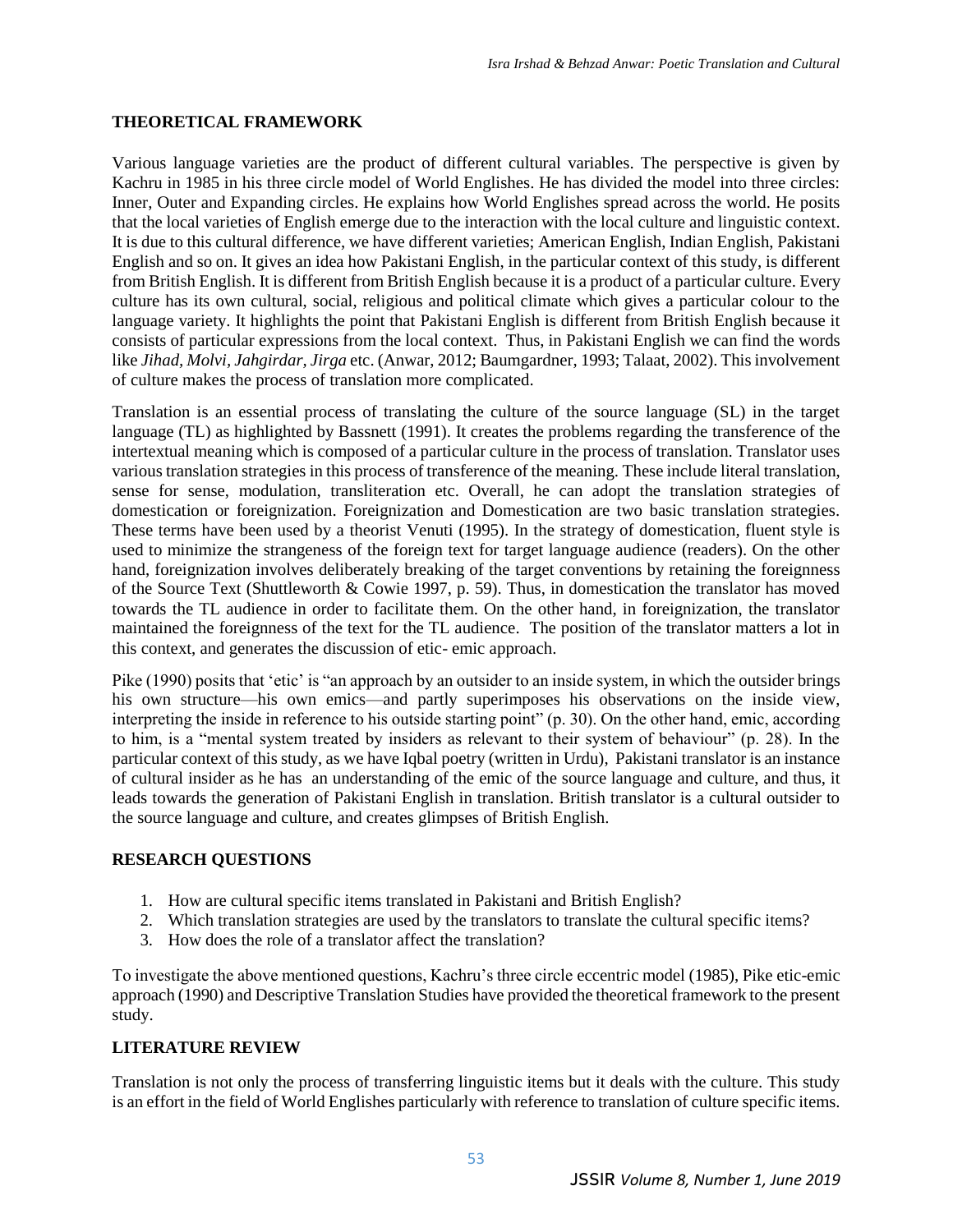This is a new dimension to look at the varieties of English. Various researches have been done separately on World Englishes/Pakistani English and translation studies. The huge bulk of research in Pakistani English (Anwar, 2012; Baumgardner, 1990; 1993; 1996; 1998; Mahboob, 2004; Rahman, 1990; Talaat, 2002) is based on the influence of Urdu on the English language in Pakistan.

Akhtar (2015) investigated the stylistic devices at the levels of graphology, phonology, morphology, lexical, and syntax in the Ghalib's poems (*Dewan Ghalib)* and their translations by K. T. Mahmood. He found that the translator has mostly used the translation strategies of 'interpretation'. Sometimes, the translator could not find the appropriate equivalent in the target language because of linguistic and cultural differences between both the texts.

Dastjerdi, Shafaaii, and Jannesaari (2008) have descriptively analysed the Persian piece of poetry by the Iranian poet, Musavi Garmaroodi, and its English translation by Vahid, D. H. at both linguistic and extra linguistic levels. The finding reveals that the translator has been able to create appropriate alliterations in the TT. On the other hand, the images and symbolic elements of the ST have been literally and, in some cases, pragmatically translated into English.

Machali (2012) conducted a research on cases of domestication and foreignization in the translation of Indonesian poetry into English. The results show that when the cultural elements were regarded as foreign, the translator tried to use the domestication strategy, while when the foreign elements were related to a known genre, the translator tended to use the foreignization strategy.

The researchers (Anwar, 2012; Baumgardner, 1990, 1993, 1996, 1998; Rehman, 1990, Talaat, 2002) in Pakistan have mainly discussed the processes of borrowing, indigenisation and word formation of different categories in written Pakistani English discourse. No studies have been conducted to analyse the cultural specific terms in English translated text. So, this study aims to fill this gap by analysing how cultural specific items are translated in Pakistani and British English, and which translation strategies are used by the translators to translate the cultural specific items.

## **3. METHODOLOGICAL FRAMEWORK**

On the bases of the above mentioned theoretical framework, a model has been designed. The data has been analyzed on the basis of this model. The illustration of this model is as following: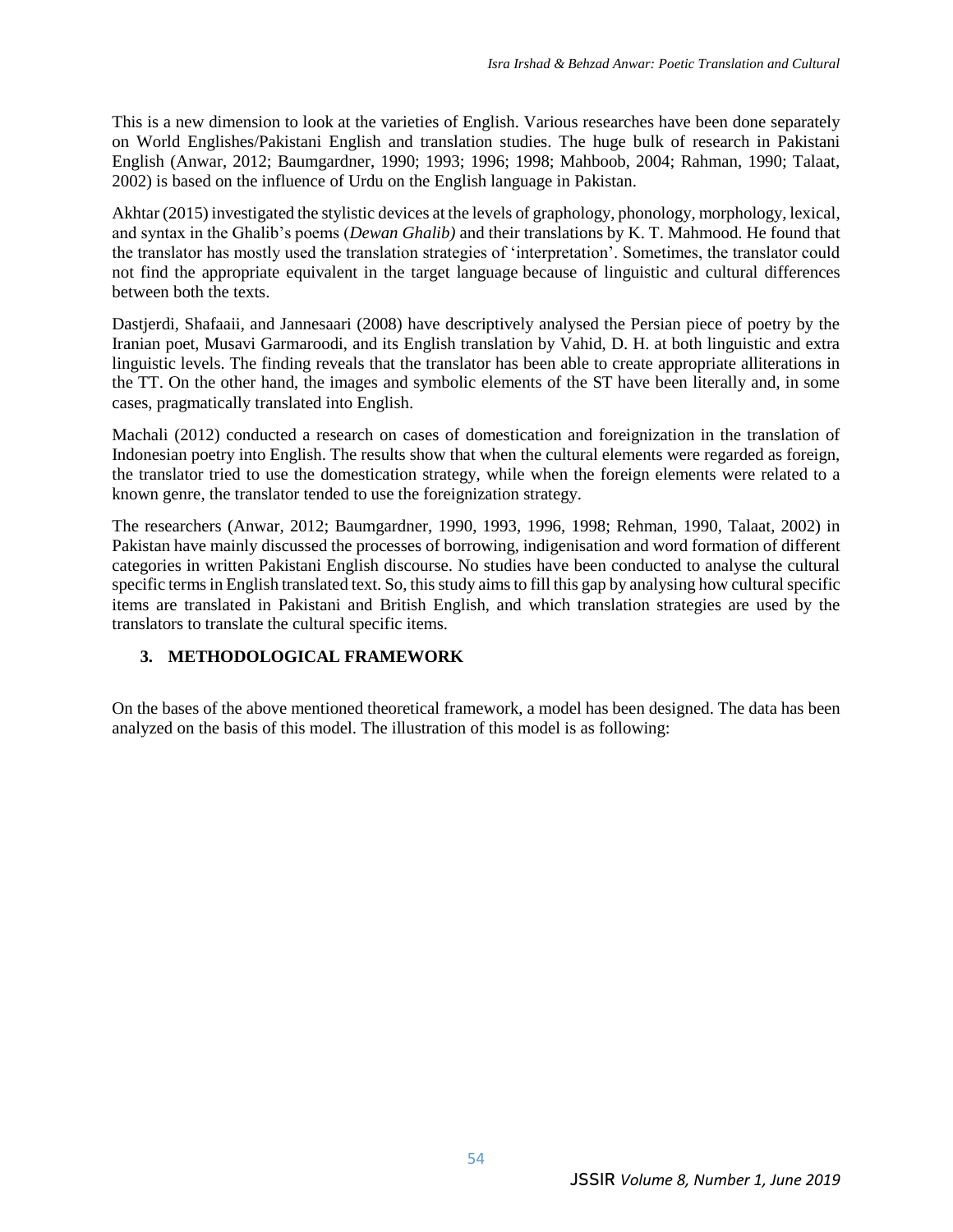

Figure 1: Model adapted for the present study

This model is applied when the translator of  $TL_2/TLV$  (Pakistani English in this context) is cultural insider of the Source Language (SL). It has provided the bridge between World Englishes and translation studies. Kachru's three circle model (1985), Pike's etic-emic approach (1990) and Descriptive Translation Studies have been used in the construction of this model. This model is created at the level of the translated varieties in English when the SL is translated into different varieties of English. In the process of this translation, if the translator is cultural insider, he adopts the translation strategies of foreignization. On the other hand, if the translator is cultural outsiders, he adopts the translation strategies of domestication. Kachru's three circle model (1985) posits that the English language varieties emerge due to the interaction of the local culture and linguistic context. According to Pike (1990), there are two perspectives; etic-emic, to study the society's cultural system. Moreover, Descriptive Translation Studies focuses on how translation actually occurs, and views it as a part of the culture (Palumbo, 2009).

## **POSTULATES OF THREE CIRCLE MODEL BY KACHRU (1985)**

- Division of the model into three circles; The Inner Circle, Outer Circle and Expanding Circle.
- "The Inner Circle" includes UK, USA, New Zealand, Canada, and Australia. These countries in this circle are known as 'norm providing'. The countries in the "Outer Circle" include Pakistan, Malaysia, Singapore and India etc., and known as 'norm developing'. The countries in the "Expanding Circle" include China, Japan etc., and are known as 'norm-dependent'.
- English non-native varieties emerge due to the interaction of the local culture and linguistic context.

## **POSTULATES OF ETIC-EMIC APPROACH TO TRANSLATION**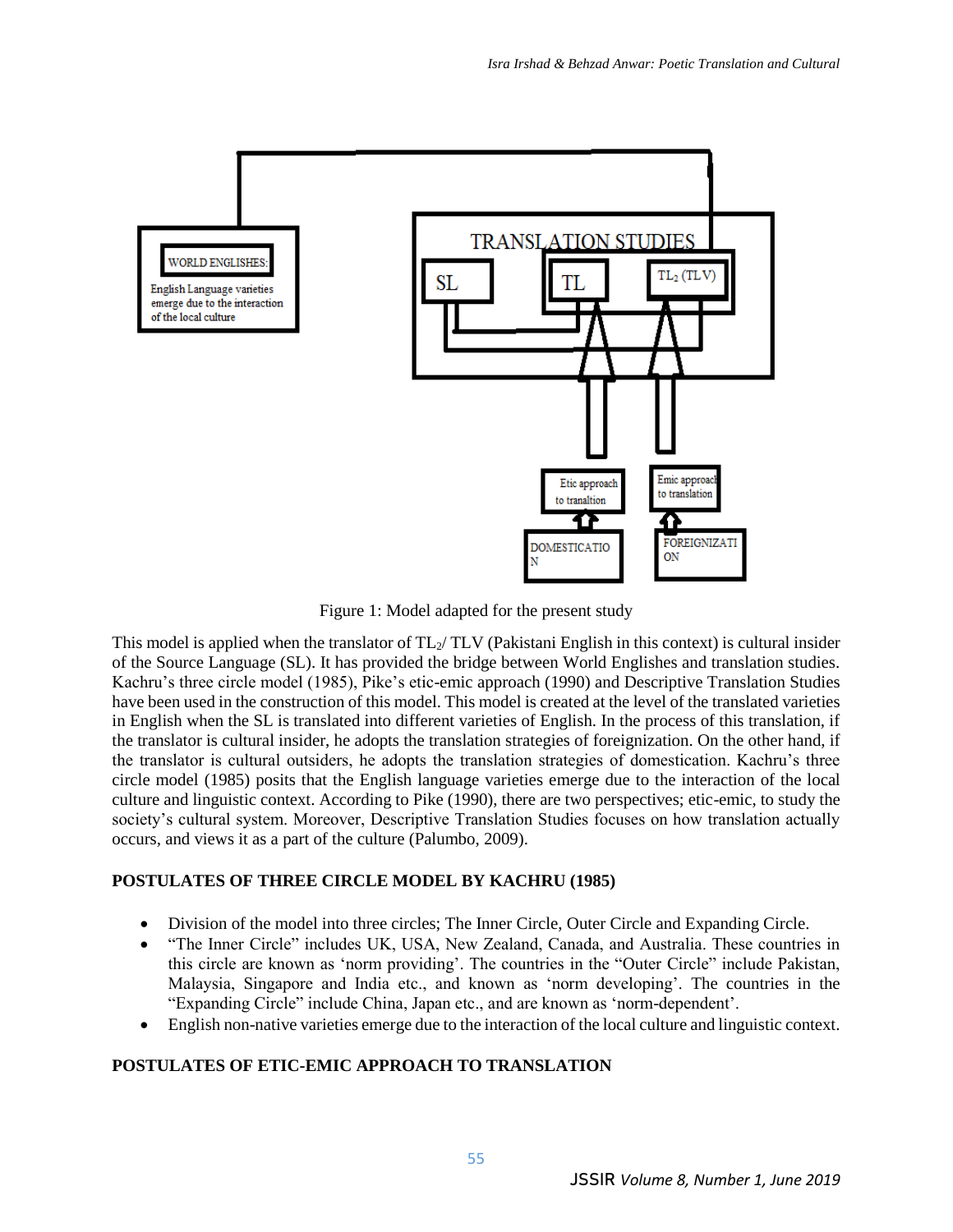- Etic is an approach by an outsider to an inside system. He brings his own structure, and interprets the inside in reference to his outside starting point. In the present context of the study, British translator, V. G. Kiernan (representing British English) is an instance of cultural outsider.
- Emic is a mental system treated by insiders as relevant to their system of behaviour. In the present context of the study, Pakistani translators (presenting Pakistani English) Dr M. A. K. Khalil and Naim Siddique are instances of cultural insiders.

#### **POSTULATES OF DESCRIPTIVE TRANSLATION STUDIES (DTS)**

- DTS does not focus on equivalence.
- It considers how culture influences the activity of the translator.
- Its focus is on how a translation is done.
- The researcher does not give the judgment that a translation should be done in a particular way (Toury, 1995).

#### **ILLUSTRATION OF THE SELECTED WORK**

|                       | Iqbal selected poems                                       | Pakistani Translation by Dr. M. British Translation<br>Naim<br>Siddique<br>К.<br>Khalil/<br>(Cultural insider) | V.G.<br>by<br>Kiernan (Cultural outsider) |
|-----------------------|------------------------------------------------------------|----------------------------------------------------------------------------------------------------------------|-------------------------------------------|
|                       | Khizar-e-Rah                                               | The Traveller's Guide                                                                                          | Khizar, The Guide                         |
|                       |                                                            |                                                                                                                |                                           |
| $\mathcal{D}_{\cdot}$ | Mein aur Tun                                               | 'I and You'                                                                                                    | 'I and You'                               |
| 3                     | Zuhd aur Rindi                                             | Piety and Ecstasy                                                                                              | Virtue and vice                           |
| 4                     | Masjid Qurtuba from Bal- The Mosque of Cordova<br>e-Jibril |                                                                                                                | The Mosque of Cordova                     |

- First of all, the researchers have selected a verse having cultural specific items from the selected poems of Iqbal.
- Secondly, the cultural specific items have been underlined.
- Then, the extracts of the translation in British and Pakistani Englishes have been selected.
- The underlined SL and TL cultural specific items have been analyzed in the light of the above illustrated model.

## **DATA ANALYSIS AND DISCUSSION**

#### **Extract no. 1**

ست آوں تجھ کو رمز آئیے اِنَّ الْمُلُوَك<br>است آوں تجھ کو رمزِ آئیے اِنَّ الْمُلُوك<br>سلطنت اقوامِ عالب کی ہے اک حاوُوکری

#### **TRANSLITERATION**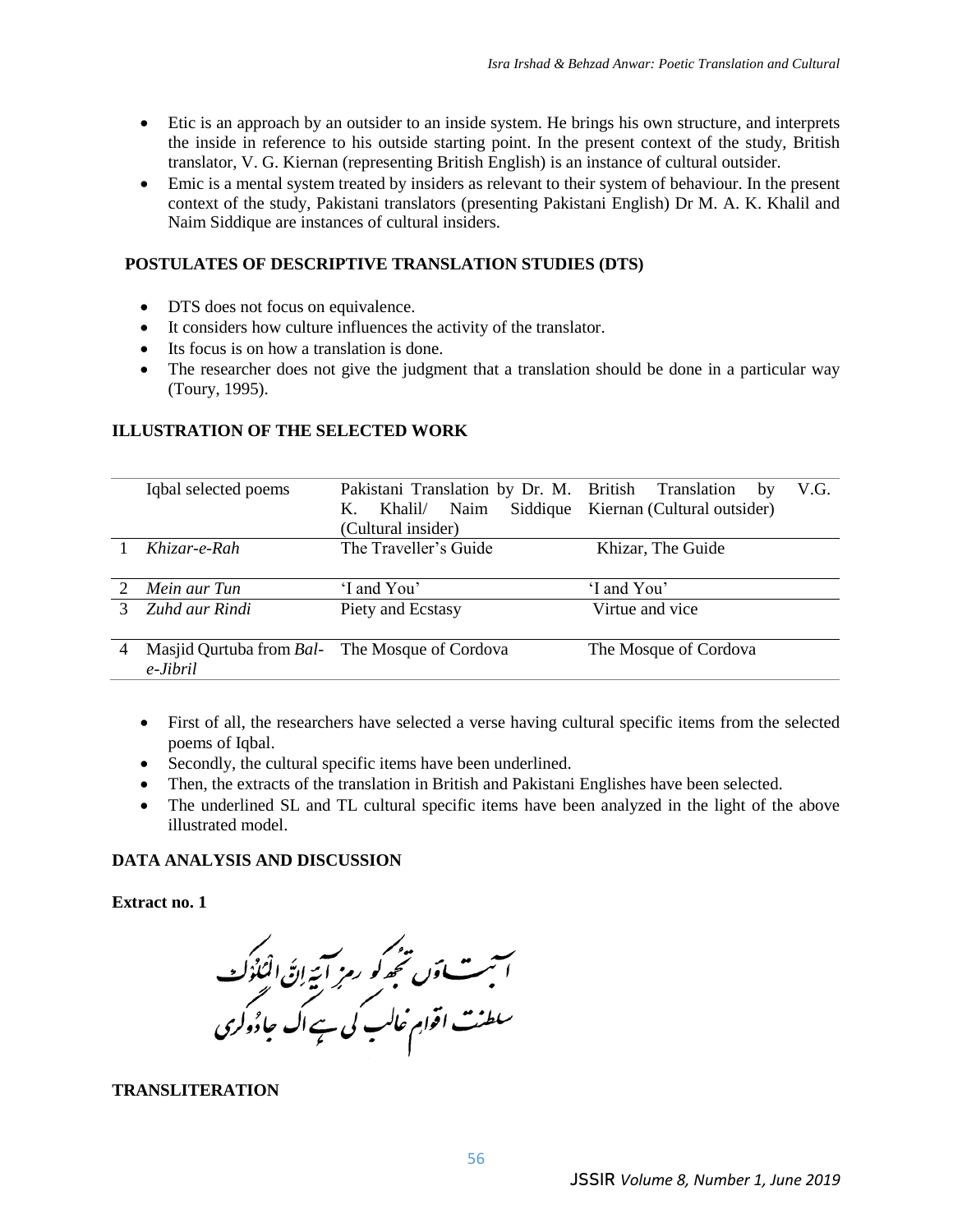*A btaun tuj ko ramz-e- aya inn-al-muluk*

*Salatnat aqwam- e- galib ki ha ik jadogri*

#### **PAKISTANI ENGLISH**

Come, I shall tell you the secret of the verse "*Inn al-mulëk***"**

Imperialism is an enchantment of the victorious nations (Khalil, p.351, The Response of Khidar, Saltanat/Imperialism Call of the Marching Bell,)

Note (of translator): 19. This alludes to The Holy Quran 27:34 in which the Queen of Saba (Shiba), on receiving

the letter of S. Sulaiman A.S. inviting her to accept Islam, addressed her courtiers thus:

"Kings, when they enter a country despoil it, and make the noblest of its people its meanest, and, thus do they behave". This verse is a clear condemnation of imperialism in Islam (p.356).

#### **BRITISH ENGLISH**

What scripture sets forth riddlingly

**Of Kings,** let me impart:

In towering empires sovereignty

Is all a conjuror's art (Kiernan, p. 48, Khizar's reply, (3) State), Poems from Iqbal, Rendering in English verse with Comparative Urdu/ Persian Text)

The above mentioned verse, *A btaun tuj ko ramz-e- aya inn-al-muluk Salatnat aqwam- e- galib ki ha ik jadogri* has been taken from one of the Iqbal's poems*, Khizar-e-Rah (Jawab-e Khizar).* Its translation is done by culture insider, Dr. M.A. K. Khalil and cultural outsider, V.G. Kiernan. The English variety produced by the cultural insider in the form of translation is an instance of Pakistani English, and English variety produced by the cultural outsider in the form of translation is an instance of British English. Kachru's model (1985) highlights the very important point of how a particular English variety is a product of a particular culture, and its reflection is obvious in the particular variety. The presence of cultural specific expression, INN-AL-MULUK, creates problem in the process of transference in the TL (Pakistani and British English). The expression INN-AL-MULUK is a cultural specific expression as it is made up of the culture of the SL. It is embedded in the religious context of the SL. This voice is present in verse 34 of *Sura-Tul-Naml* of the Quran, and it denounces imperialism. The Quran gives voice to the Queen Saba who pronounces this utterance. The context of this historical narration is that Hazrat Sulaiman sent her a letter via *Hudhud* (a bird) mentioning on it to obey Allah. Allah gave him special powers- to control wind, and Jinn, and to talk to Allah. She says to her courtiers as mentioned in the Quran "behold, when kings invade a town, they ruin it and humiliate its dignitaries…." (The Quran, 27:34). It became clear later on that Hazrat Sulaiman had not such intentions. Here, the message of the Quran is to condemn the evil of imperialism. Thus, the mentioned discussion depicts that a language variety is composed of the particular cultural specific items. Their translation results in the loss of meaning in the TL. In this process, translators adopt various translation strategies. Here, the position of the translator as cultural outsider or cultural insider is very important. The analysis of the above mentioned cultural specific items highlights that the translator position, etic or emic, is important in the selection of particular translation strategies. The translation of this expression in Pakistani English is composed of two translation strategies: transliteration and explanatory note. On the other hand, British English has been composed of the strategies of word to word translation and endnote. British translator has translated *inn –al-muluk* as "of King" and provided the information about it in the end note as "surah 1xvii of the Koran has the title 'Sovereignty" (p. 294) but the interpretation in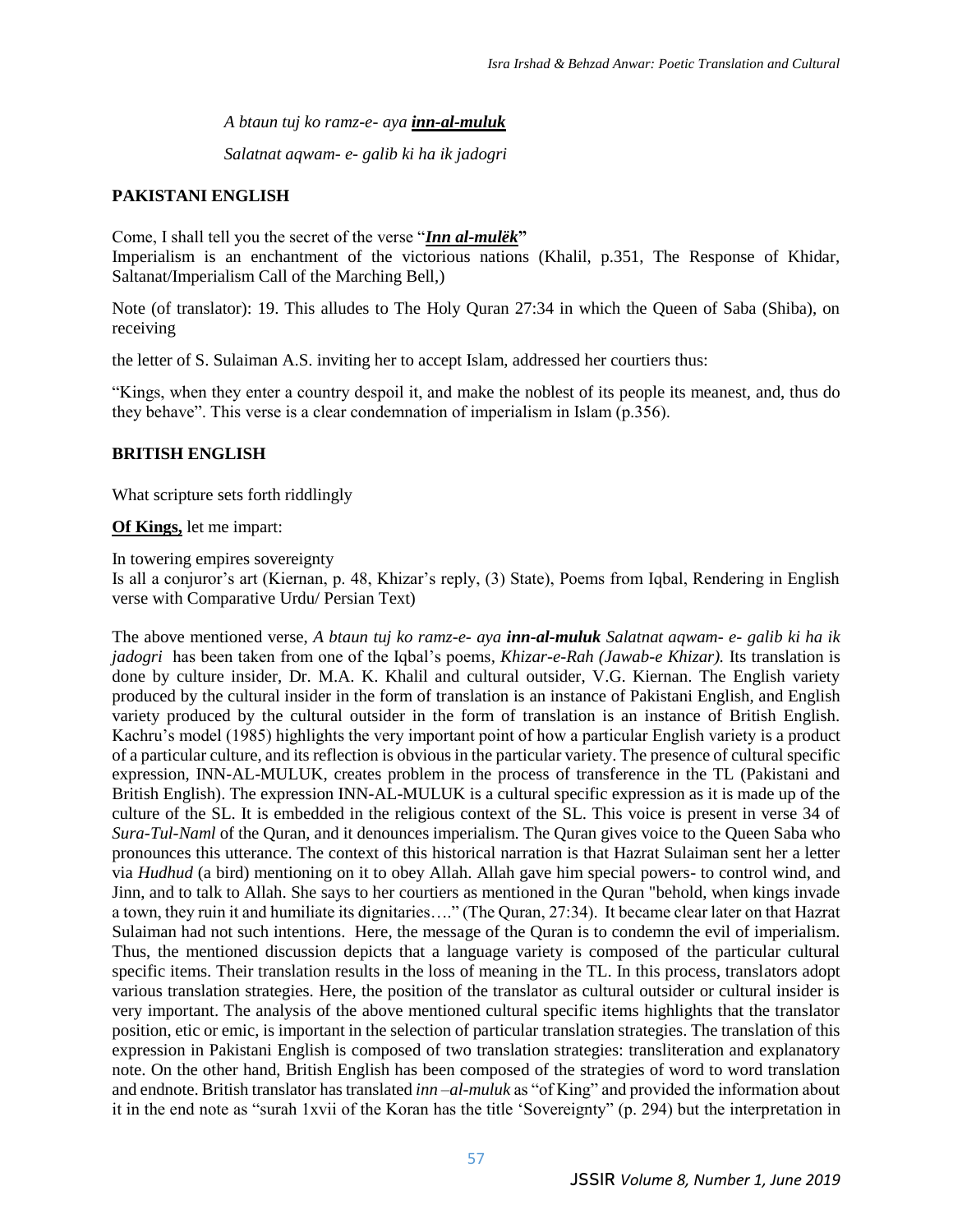the end note is ambiguous as it seems that the translator could not create the link between the two. On the other hand, the Pakistani Translator has transliterated the expression of *Inn-al-Muluk*, and has given the detail information about it in the explanatory note. But the information about it is creating ambiguity in understanding the identity of Sulaiman for TL reader. This discussion regarding the selection of translation strategies indicate how the emic, a mental system treated by insiders as relevant to their system of behaviour, of the translator (Pakistani) reflects in the selection of translation strategies and how the etic, an approach by an outsider to an inside system, of the translator (British) enables him to interpret the inside in reference to his outside starting point.

**Extract no. 2**

*Mein aur tu (Bang-e-Dara)*

## **TRANSLITERATION**

*na staiza gah-e-jahan nai,na harif punja-e-fagan nay, wohi fitrat-eAsad Ullahi wohi merhabi wohi antri*

## **PAKISTAN ENGLISH**

Neither world's battle-fields nor the arm-twisting enemies are new The name of **Asad-ul-Lahi as well as Marhabi and Antari** are same.

## **BRITISH ENGLISH**

Unchanged of purpose stands **the Lion of God**

Unchannged the **opposing champions** (Kiernan, p.38, I and You, Poems from Iqbal, Rendering in English verse with Comparative Urdu/ Persian Text)

The above mentioned verse, *na staiza gah-e-jahan nai,na harif punja-e-fagan nay, wohi fitrat-eAsad Ullahi wohi merhabi wohi antri* is taken from one of the poems named *mein aur tun* from *Bang-e-dara*. Its translation is done by cultural insider, Dr. M.A. K. Khalil and cultural outsider, V.G. Kiernan. The English variety produced by the cultural insider in the form of translation is an instance of Pakistani English, and English variety produced by the cultural outsider in the form of translation is the instance of British English. Kachru's model gives an idea how a particular English variety is made with the particular local culture, and thus, we find the presence of this local culture in that particular variety. Thus, the presence of culturally specific expression in *Asad Ullahi wohi merhabi wohi antri* is creating problem in the process of translation in the British and Pakistani English. These are the expressions from the Islamic historical context. The literal meaning of *Asad Ullahi* is the Lion of God. This is a title of Hazrat Ali that is used for bravery. Marhabi and Antari are the two characters from the Islamic history that stand for evil. They fought with Hazrat Ali and were killed by him. Iqbal says that the world is still working on the same pattern where the fighting between the evil and good is continued today, and finally good will win. Thus, this meaning is embedded in the culture of the source language. When these are translated in the different varieties of English, the role of translators as etic versus, emic is very important as it helps in the selection of translation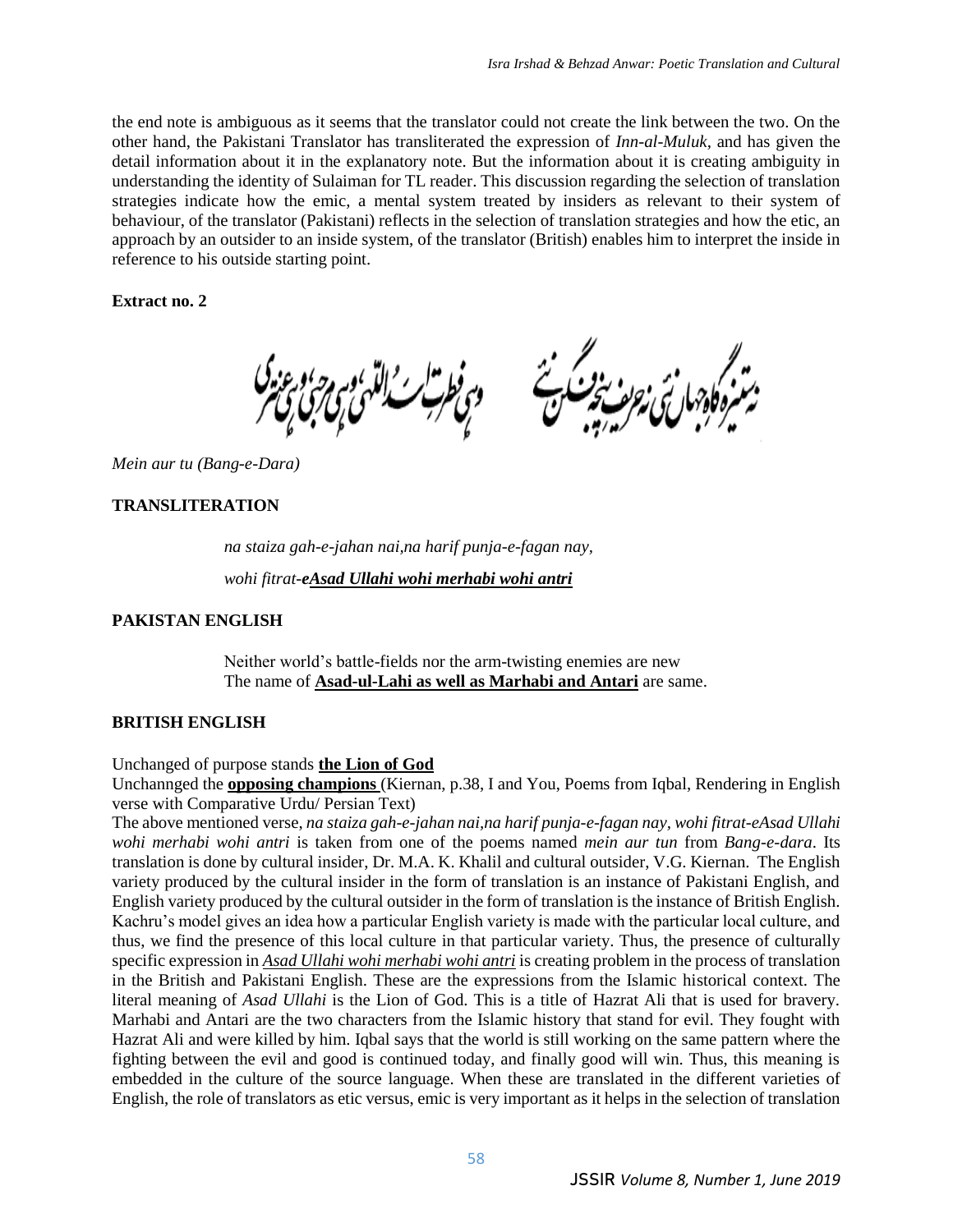strategies accordingly. Pakistani translator being a cultural insider has brought the emic approach towards the translation and has adopted the basic translation strategy of foreigners. Thus, he has used the translation strategies of transliteration in the translation of Asad Ullahi, Marhabi and Antari. On the other hand, British translator being the cultural outsider has brought the etic approach to translation. Thus, he has adopted the basic translation strategy of the domestication in the process of translation, strategies of literal translation in the translation of Asad Ullahi as the Lion of God, and has used the strategy of sense for sense in the tarnation of Marhabi and Antari as the opposing champions.

It can be seen that in Pakistani English, the translator has preserved the culture of the SL, Urdu by transliterating them and thus leaving the impression of foreigners for the target language reader. On the other hand, in British English, the translator has domesticated the expressions in the target language, and has tried to accommodate the target language readers.

The above discussion indicates that the language varieties are product of cultural variables. There is a reflection of the local culture in these varieties. The analysis depicts that the culturally specific items are translated in the English varieties by different translators, British and Pakistani, they bring the etic or emic approach in the translation and adopt different translation strategies accordingly.

**Extract no. 3**

كانسسېر ښندى <sup>ن</sup>ېون <sub>كي</sub>ي د كي<sub>ص</sub>را ذوق وشوق<br>دل پين سلوة و د ژود<sup>،</sup>لب تپېسسلوة و د ژور

*Masjid Qurtuba (Bang-e-Jibril)*

# **TRANSLITERATION**

*Kafir-e-Hidni hun mein, dekh mera zoq o shoq*

*Dil mein salat-o darood, lab py salat o darood* (The Mosque of Cordova, *Baal-i- Jibreel,*)

## **PAKISTAN ENGLISH**

Though born of heathen stock, I have a fiery faith

With **prayer and** *darood* in my heart, **prayer and** *darood* on my lips (Siddique, p.98, "The Mosque of Cardoba")

#### **BRITISH ENGLISH**

I am the infidel East- see with what fervour I glow

**Blessings on God and His Saint** filling my soul and my mouth (Kiernan, p.102, Poems from Iqbal, Rendering in English verse with Comparative Urdu/ Persion Text "The Mosque of Cardoba")

The above mentioned verse, *kafir-e-Hindi hun dekh mera zoq-o-shoq, dil mey salat o darood leb py salt o darood,* is the taken from one of the poems named *Masjid Qurtuba* from *Bal-e-Jibril*. Its translation is done by culture insider, Naim Siddique and cultural outsider, V.G. Kiernan. The English variety produced by the cultural insider in the form of translation is instance of Pakistani English, and English variety produced by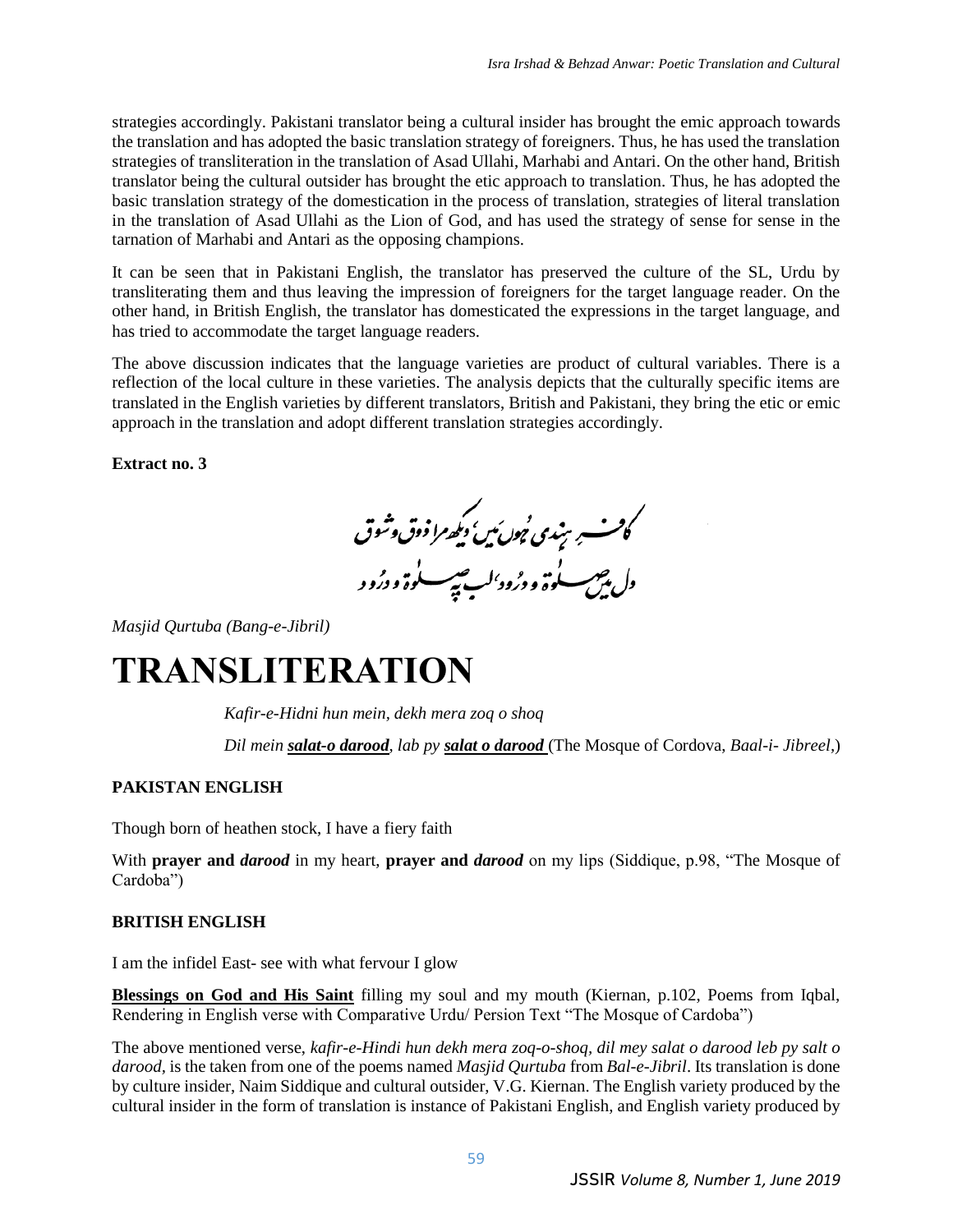the cultural outsider in the form of translation is the instance of British English. Kachru's model posits an idea that a particular English variety comprises specific local culture. There is a presence of culturally specific item from the source language, Urdu in this particular case. When they are translated into two varieties of English, the role of translator is very important as his position –emic or etic- results in the selection of different translation strategies by him. In the above mentioned extract of the verse, *salat-odarood* is an expression from the Islamic religion. This is a culturally specific item. *Salat* is one of the basic pillars of Islam and *darood* is the kind of praise of the Prophet PBUH. Here, the position of the translator is very important as it results in the selection of different translation strategies. The Pakistani translator being cultural insider has the emic approach, mental system treated by cultural insider, towards the translation. Thus, he has moved towards the foreignization, and adopted the translation strategies of transliteration and literal transliteration to translate the *darood* in the Pakistani English, and has used literal translation of salat as prayer. The British translator being the cultural outsider, having the etic approach, has moved towards the domestication and has adopted the translation strategies of sense for sense by translating the *salat o darood* as "blessings on God and His Saint".

The above discussion indicates that the language varieties are the product of cultural variables. There is a reflection of the local culture in these varieties. The analysis depicts that the culturally specific items are translated in the English varieties by different translators, British and Pakistani, they bring the etic or emic approach in the translation, and adopt different translation strategies accordingly.

**Extract no.4**

رندى سے ہيں۔<br>رندى سے ہيں گاؤشرىت سے ہيں قف مسلم پر ہيں تو تو سے کی تو منصور کا اُنی

*Zhud aur Rindi (Bang-e-Dara)*

#### **TRANSLITERATION**

*Rindi sy b agah shariat sy b waqif Pouchun jo tasswuf ki to Mansoor ka sani*

#### **PAKISTAN ENGLISH**

He knows spiritual freedom as well as the *Shariah*

Regarding *tasawwuf* he is second only to Mansur (Khalil, p.118, Piety and Ecstasy, Call of the Marching Bell)

#### **BRITISH ENGLISH**

Familiar with vice, with **Holy Writ**, more

In **divinity** doubtless, as deep as **Mansur** (Kiernan, p.10, virtue and Vice, Poems from Iqbal, Rendering in English verse with Comparative Urdu/ Persion Text)

The above mentioned verse, *rindi sy b agah shariat sy b waqif, Pouchun jo tasswuf ki to Mansoor ka sani*  is the taken from one of the poems named *Zuhd* aur *Rindi* from *Bang-e-dara*. Its translation is done by culture insider, Dr. M. A. K. Khalil and cultural outsider, V.G. Kiernan. The English variety produced by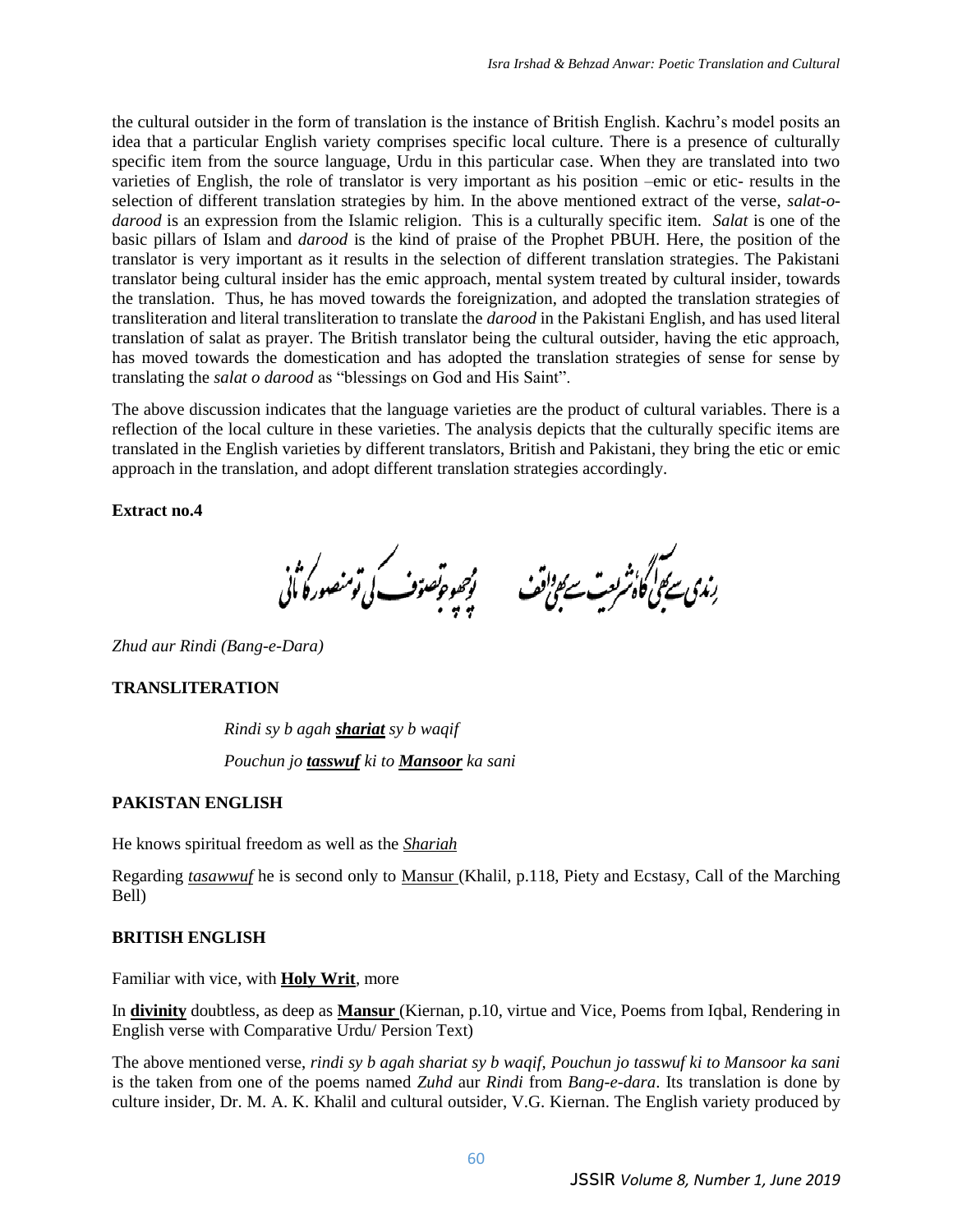the cultural insider, Dr. M. A. K. Khalil, in the form of translation is an example of Pakistani English, and English variety produced by the cultural outsider, V.G. Kiernan, in the form of translation is the example of British English. Kachru's model depicts the very important point how a specific English variety is a product of a specific culture, and its reflection is obvious in the specific variety. The presence of culturally specific expressions *shariat, tasswuf and Mansoor*, create problem in the process of transference in the TL (Pakistani and British English). *Shariat* is a branch of Islamic law and *tasswuf* is often defined as an Islamic mysticism. Mansur is one, whose ideas are based on *tasswuf*. He is famous for his ideas of "I am the Truth". *Tasswuf* is considered against the teaching of Islam. In other words, *Shariat* and *Tasswuf* are against each other (Ali, n. d). The context of the poetry says that Iqbal says to himself as sinner. It revolves around the dialogue between *Molvi* and Iqbal. *Molvi* is ironically represented as the very pious person, and Iqbal has shown himself as the sinner. In this verse, *Molvi* is shown as discussing the confused personality of Iqbal. On one hand, he is aware of Islamic law, but on the other hand, he is like Mansur who was in favour of *Tasawwuf*. Moreover, there is a link between *tasawwuf* and Mansur as the ideas of Mansur are based on tasawwuf. Thus, there are culturally specific items in the verse that generates cultural specific debates. In this way, the presence of these items in the SL, Urdu, is creating problem in the process of translation. Here, the role and position of translator as cultural insider (emic) or cultural outsider (etic) is very important as it generates the particular varieties of the translation, and the selection of the translation strategies depends on it. Here, the Pakistani translator has used the translation strategies of transliteration and literal translation in order to translate *Tasswuf, Mansur* and *Shariah*. *Tasswuf* and *Mansoor* have been translated as "tasswuf" and "Mansur" respectively by using the translation strategy of transliteration, and *shariat* is translated as *Shariah* by using the translation strategy of literal translation. It seems that the translator has moved towards the method of foreignization of translation. On the other hand, the British translator in British English has used the translation strategies of sense for sense in order to translate *Shariat* and *Tasswuf*. He has translated *shariat* as the 'Holy Writ' and *tasswuf* as the 'divinity', and has transliterated the expression *Mansur*. Overall, the British translator has moved towards the translation strategy of domestication.

#### **CONCLUSION**

This study has bridged the gap between World English and Translation Studies. This is a new dimension to look at not only in the field of World English but also that of Translations studies. It has highlighted how the particular varieties of English are the product of the local cultural variables. It has answered how the culturally specific items of the SL, Urdu, is translated in the Pakistani and British English, and which translation strategies are used by the translators. The role and position of the translators being cultural insider or outsider is very important in the selection of particular translation strategies and the emergence of a particular English variety. Here, Dr. M. A. K. Khalil/ Naim Siddique have the position of the cultural insiders as they have knowledge of the mental system of the source language and culture. Thus, they have adopted an emic approach towards the selection of translation strategy. It seems that overall they have preserved the culture of the SL, Urdu, and thus have moved towards foreignization. And British translator has the position of the cultural outsider and it seems that he has brought his own structure and interprets the inside in reference to his outside starting point. For example, his translation of the world *shariat* as "Holy Writ" indicates his etic approach towards translation. He has brought the term from his own structure of the British culture, and looks the inside from the outside system. The Holy Writ is the culturally specific item used for the Bible. Thus, it seems he has domesticated the culturally specific items in British English. On the other hand, the word *shariat* is purely Islamic based and translated as *Shariah* in Pakistani English. Thus, the translator seems to moves towards the emic approach and adopts the translation method of foreignization. Overall, while translating in Pakistani English, the Pakistani translators have adopted the translation strategy of transliteration, literal translation. On the other hand, while translating in British English, the British translator has used the translations strategy of sense for sense translation.

#### **REFERENCES**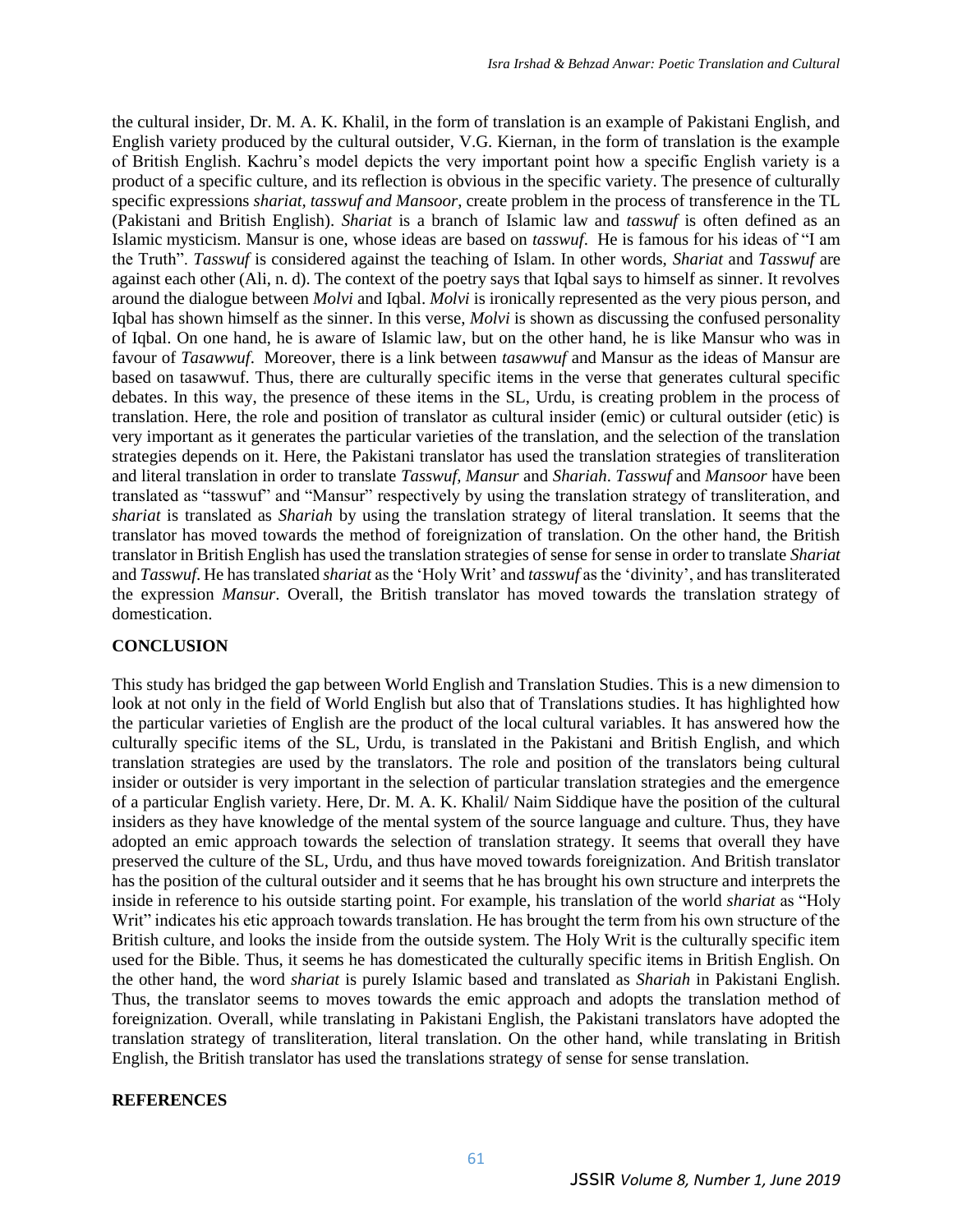- Ali, S. M. (n.d). *The Gist of Sufism: The Heart of the Matter Tasawwuf.* Available at [http://muslimcanada.org/tazkiya.pdf.](http://muslimcanada.org/tazkiya.pdf)
- Akhtar, M. (2015). *Translation and Style Ana Analysis of the English Translation of Selected verses of Dewan-e- Ghalibby Mahmood*. Unpublished M.Phil. Thesis, University of Gujrat, Gujrat.
- Anwar, B. (2012). *A Sociolinguistic Study of Urdu-English Code-Switching in Pakistan*. Unpublished PhD Dissertation, Bahauddin Zakariya University, Multan.
- Baumgardner, R. J. (1990). The indigenization of English in Pakistan. *English Today*, 6 (1). 59-65.
- Baumgardner, R. J. (Ed.) (1993). *The English Language in Pakistan*. Karachi; Oxford: Oxford University Press.
- Baumgardner, R. J. (Ed.) (1996). *South Asian English: Structure, Use and Users.* Urbana and Chicago: University of Illinois Press.
- Baumgardner, R. J. (1998). Word-formation in Pakistani English. *English World-Wide*. 19(2). 205-246.
- Bassnett, S. (1991). *Translation Studies*. London: Routledge.
- Dastjerdi, H.V. Hakimshafaaii, H., Jannesaari, Z. (2008). Translation of Poetry: Towards a Practical Model for Translation Analysis and Assessment of Poetic Discourse. *Journal of Language & Translation*  9-1.
- Irshad, I. & Ali, G. (2016). Analyzing the phenomenon of Intertextuality in the Process of Translation. *Pakistan Journal of Languages and Translation Studies,*Vol. (4) 73-98.
- Kachru, B. (1985). Standards, codification, and sociolinguistic realism: The English language in the outer circle. In Quirk, R. and H. Widdowson, (Eds.) *English in the World: Teaching and Learning the language and the literature.* Cambridge: Cambridge University Press.
- Khalil, M. A. K. (1997). *Call of the Marching Bell (English Translation of Band-e-Dara)*. Lahore: Tayyab Iqbal Printers.
- Kiernan, V.G. (1999). *Poems from Iqbal: Rendering in English Verse with Comparative Urdu/ Persian Text*. Lahore: Iqbal Academy Pakistan.
- Machali, R. (2012). Cases of Domestication and Foreignization in the Translation of Indonesian Poetry into English: A preliminary inquiry. *Journal of Language and Culture*, 3(4), 74-82.
- Mahboob, A. (2004). Pakistani English: An Overview of its Syntax, Morphology, and Lexis. In Kortmann et al (Eds.). *A Handbook of Varieties of English,* 1045–1057.
- Palumbo, G. (2009). *Key Terms in Translation Studies.* Continuum International Publishing Group: London.
- Pike, K. L. (1990). 'On the emics and etics of Pike and Harris'. In Thomas N. Headland, Kenneth L. Pike and Marvin, H. (Eds.) *Emics and etics: The insider/outsider debate. Frontiers of Anthropology* 7. Newbury Park: Sage, pp. 28-47.
- Rahman, T. (1990). *Pakistani English: The Linguistic Description of a Non-Narrative Variety of English.*  Islamabad: National Institute of Pakistan Studies, Quaid-i-Azam University.
- Siddique, N. (2014). *Gabriel's Wing.* Lahore: Iqbal Academy Pakistan.
- Shuttleworth, M. & Cowie, M. (1997). *Dictionary of Translation Studies*. Manchester, UK: St Jerome Publishing.